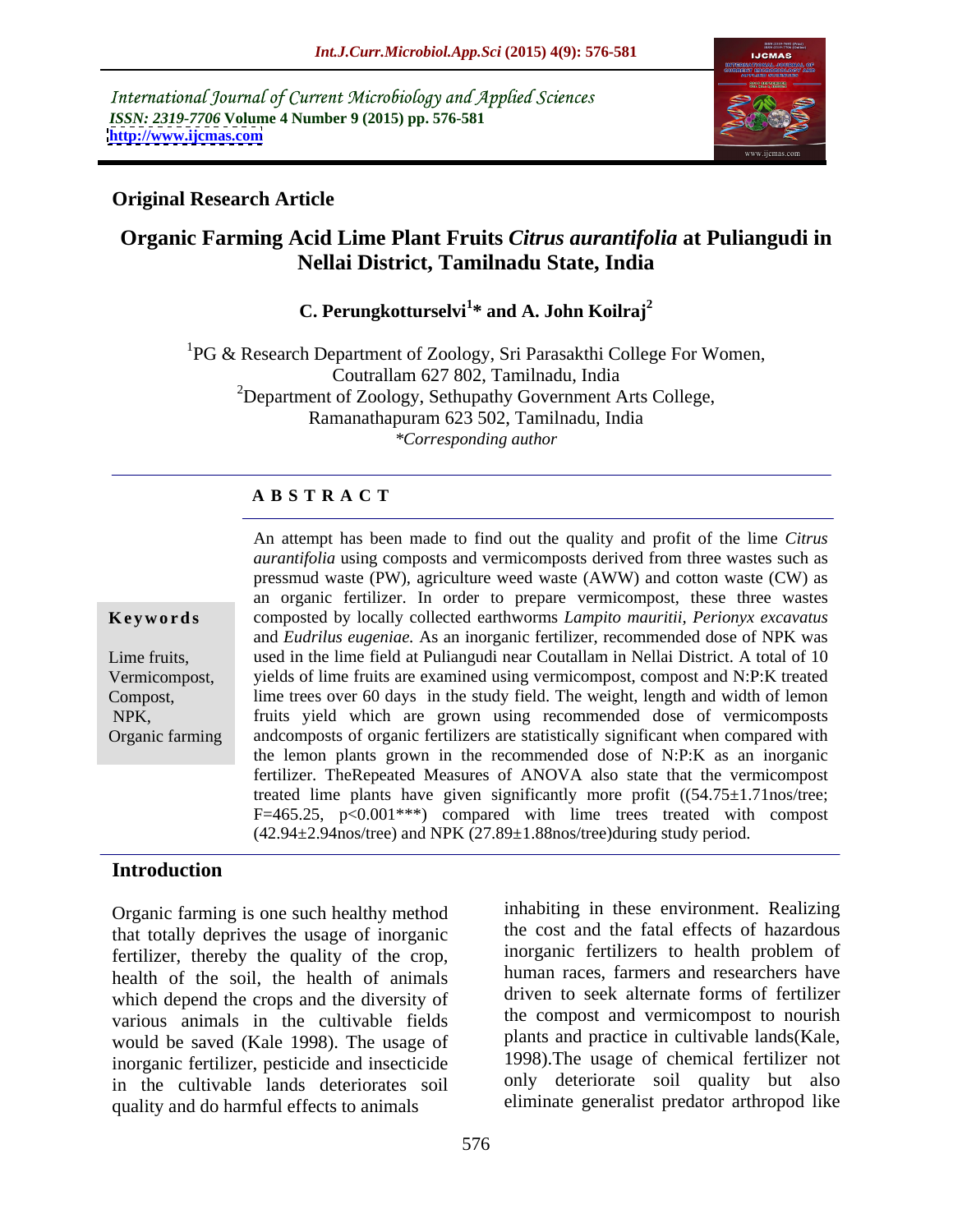polychlorinated biphenyls (PCBs) were human beings(Witczak and Abdel-Gawad in agrotechnology, can adversely affect beneficial soil organisms and thereby (Stojanović *et al* 2007). days interval was recorded (Table 1; Fig 1b).

wastes such as preemud waste (pw), agriculture weeds waste(aww) and cowdung waste (cw) composted by two locally available earthworm (*Lambito mauritii* and *Perionyx excavatus*) and an exotic species (*Eudrillus eugeniae*)and used as an organic fertilizer in the lime plants. In comparison with the yield of lime fruits, the recommended dosage of chemicalinorganic fertilizer (NPK) used in the lemon field near 13.13 kg/ha in 1970-71, 31.83 kg/ha in at Puliangudi near Courtallam is 1980-81 and 74.81 kg/ha in 1995-96. It is

accommodated with 210 lime plants and the distance between two trees was about 5 to 6 University of Agricultural Sciences,

*Oriuslaevigatus* (Fieber) (Hemiptera: A total of nine lime plants were randomly Anthocoridae) from the agriculture fields selected for applying recommended dose of and natural ecosystem (Biondi*et al* vermicompost (19kg/tree for three plants), 2012)**.**The ill effect of the usage of compost (10kg/tree for three plants) and pesticides like organochlorine and NPK (400:200:220g/tree for three plants) as determined in grains (rye and wheat), vermicompost and NPK) applied trees were vegetables (carrots and beets) and soil irrigated regular in 7-10 days interval during collected from the fields and found that experiment duration. All the nine trees these pesticides accumulated in the grains, produced flowers after one month of vegetables and soil and cause side effect on applying the fertilizer and the flowers 2012)**.**The usages of chemical fertilizer with in another 30 days. Total number of fruits herbicides and pesticides have a crucial role and quality of fruits in terms of weight, contribute to environmental concerns NPK as fertilizer for 10 harvesting in 60 Considering the environmental concern in taken with the help of verniercaliper mind and to make awareness of organic (Fig.2a,b) and the weight of each fruits farming, an attempt has been made to utilize wastaken with the help of digital weighing the vermicompost and compost as organic machine (Fig.2c ). The results were fertilizer derived from the three organic compared using the statistical tool "t" test fertilizer. The fertilizer (compost, became fruits and the fruits were harvested length and width from each lime tree which are applied with vermicompost, compost and days interval was recorded (Table 1; Fig 1b). The length and width of the fruits were Repeated Measures of ANOVA (Newman- Keuels Multiple Comparison) test.

## **Results and Discussion**

documented in this paper. increased up to about 96 kg/ha during 1999- **Materials and Methods** regions and a few crops are causes of serious A four years old acid lime (*Citrus*  environment and thus to the sustainability of *aurantifolia*) crop field at Puliangudi which agriculture production in the country (Singh is located about 35kms northward from *et al* 2001). Long term continuous use of Courtallam in Nellai District was selected high doses of chemical fertilizers badly for this field study. The study field has affects the physical, chemical and biological meters (Fig. 1). Bangalore confirmed the deterioration ofConsumption of chemical fertilizers (N:P:K) has been increasing in India during the past thirty years at a rate of almost half a million tones on an average a year. It was only 1980-81 and 74.81 kg/ha in 1995-96. It is 2000. The intensity of their use in a few concern to human health, soil, water, properties of the soil. A study at the University of Agricultural Sciences,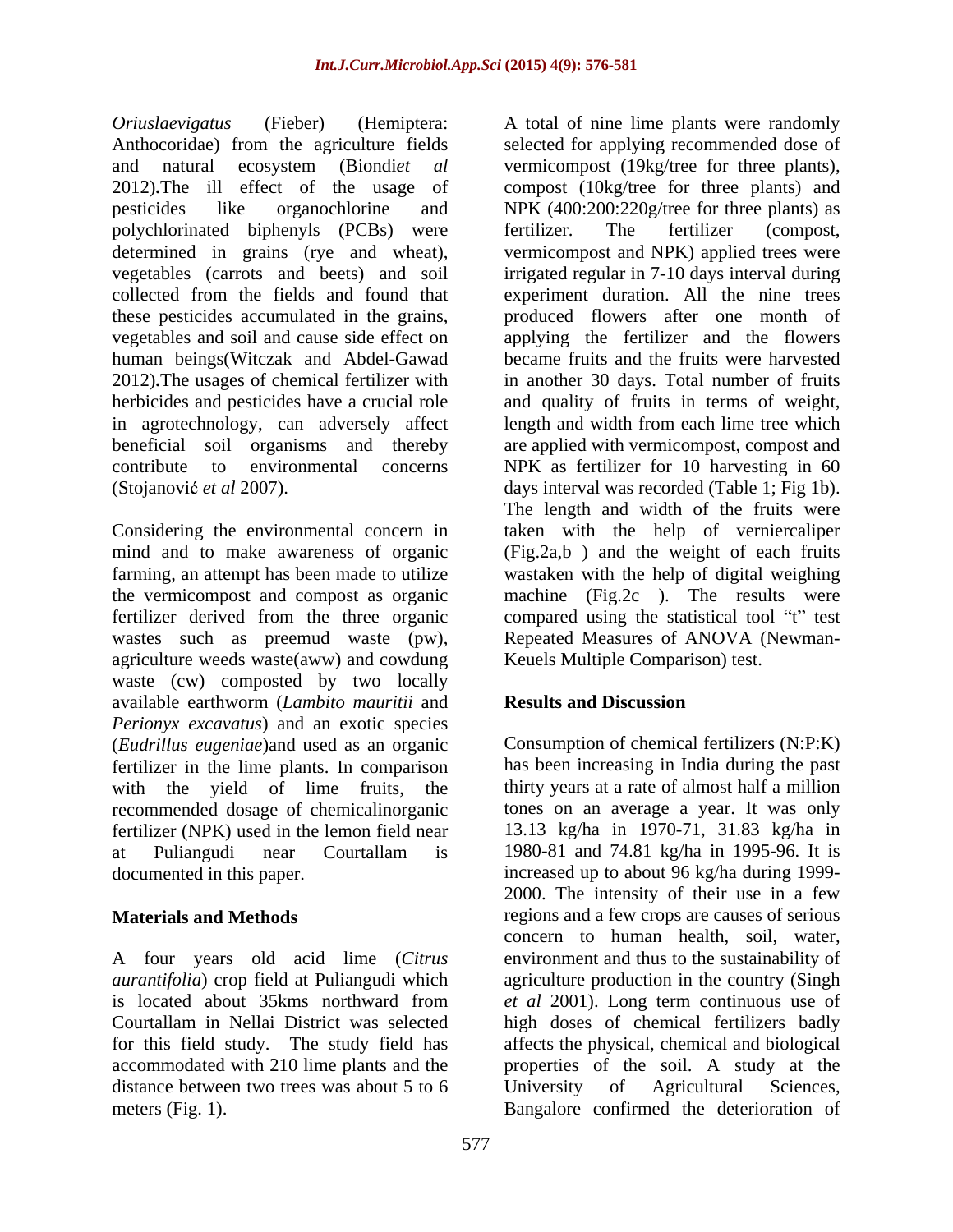soil health because of the reduction in water examples are recommended dose of composts and holding capacity, soil pH, organic carbon content and the availability of trace elements in the long run (Hegde *et al* 1995). In the the soil. The application of sulphatic profit  $((54.75 \pm 1.71 \text{nos/tree})$ . F=465.25, Rainfall and excessive use of irrigation leak into the drainage system which goes matter content in vermicompost

Therefore, it is the urgent for human race to vermicompost (Ismail 1996). The high applying vermicompost, compost and NPK compost and NPK are applied three plants each respectively and ten yield of vermicompost, compost and NPK applied The present finding is in line with the lime fruits were studied. The result showed previous reports that the net production rate that the weight (Vermicompost of *Amaranthus* plant had been considerably (49.55±2.75g) vs N:P:K (33.22±5.47g) improved (4 kgs/8.25 sq.ft/32 days) through t=7.89, p<0.001\*\*\*; conventional compost vermicompost application over chemical  $(40.8\pm4.04g)$  vs N:P:K  $(33.27\pm5.47)$  t=6.47, p<0.001\*\*\*), length (Vermicompost and Malathi 2009). Similarly in okra plant,  $(4.73\pm0.34cm)$  vs N:P:K  $(3.92\pm0.19cm)$  while 270gm has been harvested with t=7.8, p= < 0.001\*\*\*; conventional compost vermicompost, only 63 gm with chemical  $(4.35\pm0.31$ cm) vs N:P:K  $(3.92\pm0.19)$  t= fertilizer and in sugarcane too the higher rate 4.16, p=0.024\*), and the width obtained with vermicompost (141.38tonnes) (Vermicompost (4.46±0.14cm) vs N:P:K than with chemical fertilizer (121.36 tones)  $(3.78 \pm 0.16 \text{cm})$  t=16.3,  $p < 0.001$ \*\*\*; (Ismail, 1983). Recently, one of the farmers conventional compost  $(4.14\pm0.1cm)$  vs N:P:K (3.78±0.16) t=4.16, p=0.0024\*) of lemon fruits yield which are grown using

such as zinc in case of Ragi crop even with the lemon plants which are grown in the the application of normal doses of fertilizer recommended dose of N:P:K as an inorganic long run, increasing nitrogenous fertilizer ANOVA state that the vermicompost treated use leads to the accumulation of nitrates in lime plants have given significantly more fertilizers leaves sulphates in the soil.  $p<0.001***$  compared with lime trees water cause these chemicals to change the and NPK (27.89 $\pm$ 1.88nos/) as fertilizers. alkaline or acidic nature of the soil. The This may be due to the presence of increased nitrates go to the rivers, wells, lakes and also amount of available nitrogen and organic into the drinking water contaminating the (Nagavelamma *et al* 2004; Zaller 2007). environment. It also causes depletion of the Further, it may also possibly be due to the ozone layer adding to the global warming. presence of plant growth hormones like think about the adverse impact on the health percentage of humic acids in vermicompost of life in this planet. To initiate organic contributes to plant health, as it promotes the farming practice in and around Courtallam, synthesis of phenolic compounds such as an acid lime field was selected as an anthocyanins and flavonoids which may experimental field. Nine plants randomly improve the plant quality and act as a selected among 210 plants for the purpose of deterrent to pests and diseases and improves as chemical fertilizer. Vermicompost, components such as roots, shoots and the recommended dose of composts vermicomposts of organic fertilizers are statistically significant when compared with The Repeated Measures of  $((54.75 \pm 1.71) \text{nos/tree})$ treated with compost  $(42.94 \pm 2.94 \text{nos}/\text{tree})$ matter content in vermicompost auxin, giberlins and cytokinins in vermicompost (Ismail 1996).The high the nutrient content of the different plant fruits (Theunissen *et al* 2010).

> fertilizer (2.5Kgs/8.25 sq.ft/32 days) (Uma Periasamy Solaimalai from Madurai invited to Rashtrapathi Bhavan as a state guest for receiving the 'KrishiKarmn' award from the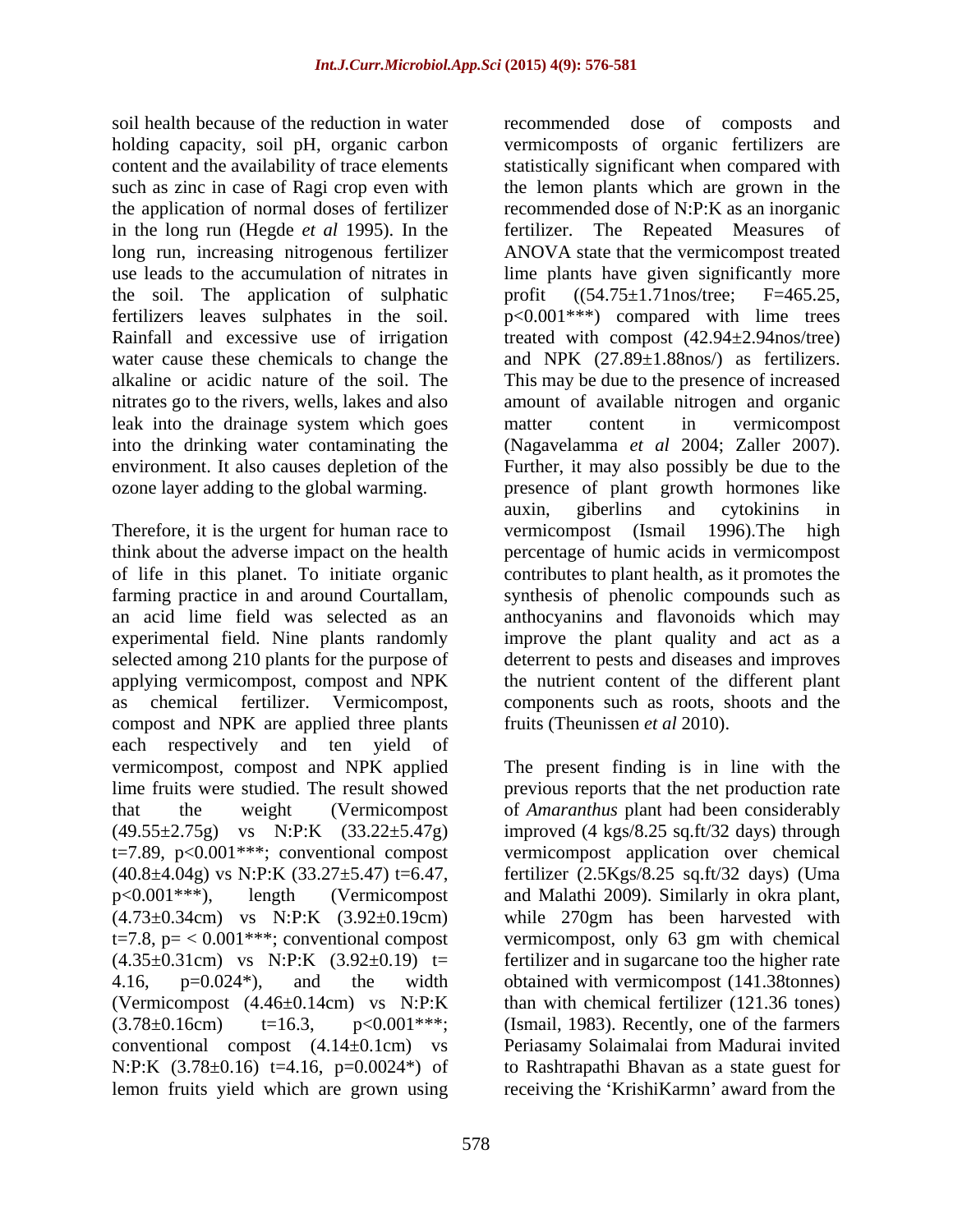|       | <b>Vermicompost applied</b><br><b>Lemon Fruits</b> |                         |      | <b>Compost applied</b><br><b>Lemon Fruits</b> |                                                   |      | N:P:K applied       |      |      |
|-------|----------------------------------------------------|-------------------------|------|-----------------------------------------------|---------------------------------------------------|------|---------------------|------|------|
|       |                                                    |                         |      |                                               |                                                   |      | <b>Lemon Fruits</b> |      |      |
| Sl.No |                                                    | Weight   Length   Width |      |                                               | Weight   Length   Width   Weight   Length   Width |      |                     |      |      |
|       | (g)                                                | (cm)                    | (cm) | (g)                                           | (cm)                                              | (cm) | (g)                 | (cm) | (cm) |
|       | 52.61                                              |                         | 4.5  | 42.12                                         | 4.2                                               | 4.2  | 31.11               | 4.3  | 3.8  |
|       | 52.88                                              | 5.2                     | 4.6  | 45.13                                         | 4.9                                               | 4.2  | 39.75               |      | 4.1  |
|       | 51.88                                              | 5.1                     | 4.6  | 42.73                                         | 4.6                                               | 4.2  | 32.31               | 4.1  |      |
|       | 46.52                                              | 4.J                     | 4.4  | 42.35                                         | 4.4                                               | 4.2  | 29.53               | 3.8  | 3.7  |
|       | 48.73                                              |                         | 4.4  | 33.84                                         | 3.8                                               | 4.1  | 25.43               | 3.8  | 3.7  |
|       | 52.35                                              | 5.1                     | 4.6  | 39.99                                         | 4.2                                               | 4.1  | 28.17               | 3.6  | 3.6  |
|       | 50.12                                              | 4.7                     | 4.5  | 34.84                                         |                                                   |      | 31.22               |      | 3.8  |
|       | 46.41                                              | 4.5                     | 4.5  | 38.08                                         | 4.3                                               | 4.1  | 32.98               | 3.9  | 3.8  |
|       | 47.76                                              | 4.4                     | 4.3  | 43.74                                         | 4.4                                               | 4.2  | 39.89               | 3.8  | 3.7  |
| 10    | 46.25                                              | 4.3                     | 4.2  | 45.21                                         | 4.6                                               |      | 41.78               | 3.9  | 3.6  |

Table.1 The table shows the weight, length and width of lemon fruits applied vermicompost, compost (as organic fertilizer) and NPK(as inorganic fertilizer) fertilizer



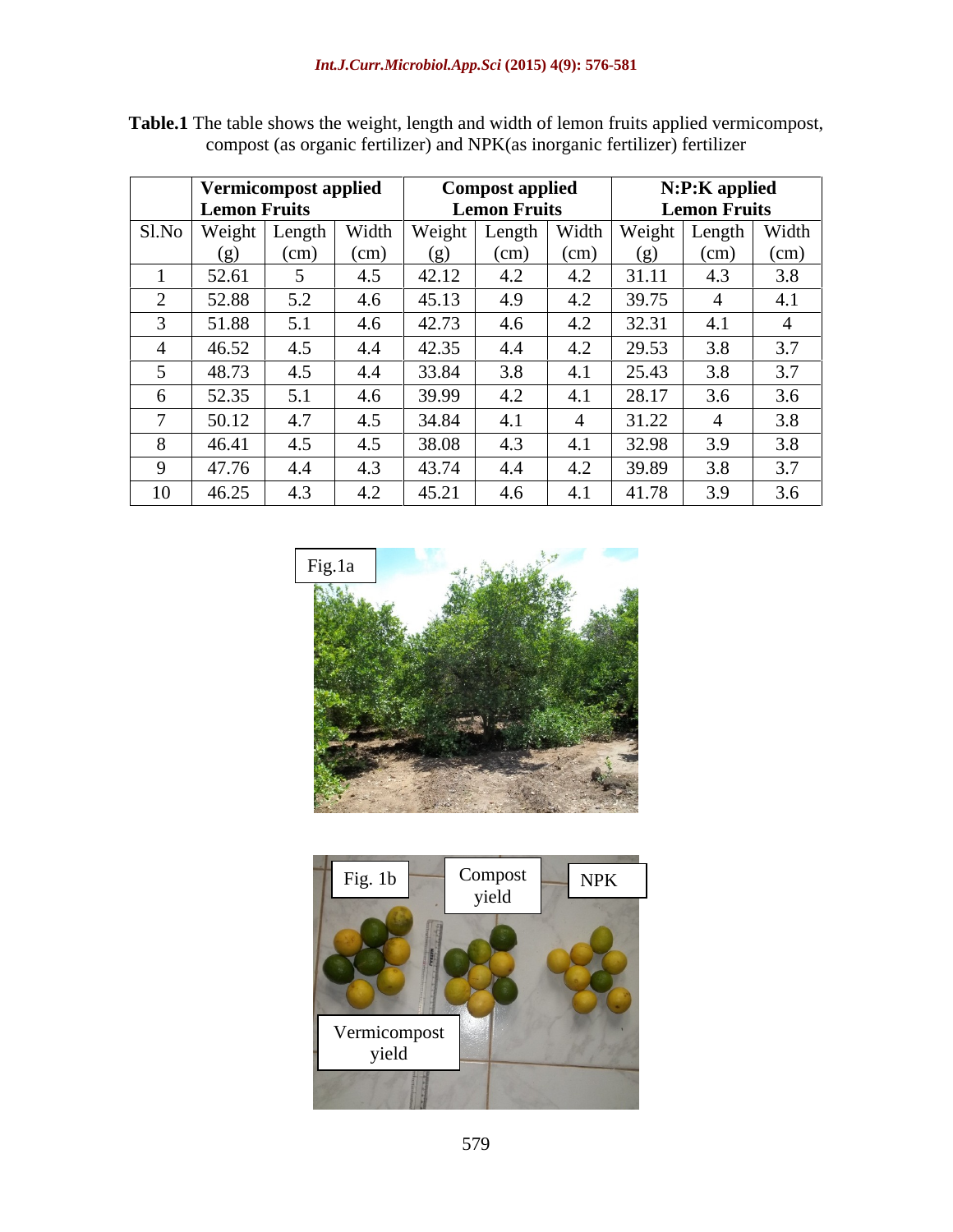

Rahudkar and Phate (1992) narrate the There is an urgent need for a corrective experiences of organic farming in action. The author rules out organic farming Maharashtra. Individual farmers growing sugarcane and grapes, after using and chemicals, not only for the present, but vermicompost, saw the soil fertility also in the foreseeable future. increased,irrigation decreased by 45 per cent and sugarcane quality improved. The authors say that net profits from both the sugarcane and grape crops are high in The author CPS thank the principal and organic farms. Singh and his co-workers management of Sri Parasakthi College for (2001), carried out the experiments on rice- Women, Courtallam for their support and chick pea cropping sequence using organic encouragement and the author AJK thankful manure, found the yields substantially to higher compared to the control group. Government Arts College, Ramanathapuram Similar results were obtained for rice, ginger, sunflower, soy bean and sesame.

Save (1992) found that after three years of switching over to natural cultivation, the soil Biondi A Desneux N Siscaro G and was still recovering from the after effects of Language Language Language S and Language organicchemical farming. When the soil regained its<br>certified rather than synthetic health, production increased and the use of inputs decreased. The farm, which was yielding 200 to 250 coconuts per tree, gave 350 to 400 per annum. Veeresh (1999) the predator *Oriuslaevigatus*. opines that both high technology and sustainable environment cannot go together. Organic farming is conceived as one of the alternatives to conventional agriculture in order to sustain production without seriously<br>dryland conditions, In: harming the environment and ecology. Shivashankaar, K (Ed.). Alternatives Sankaram  $(2001)$  is of the view that almost to Fertilizers in Sustainable all benefits of high yielding varieties based<br>Agriculture. University of farming accrue mostly in the short term and Rahudkar and Phate (1992) narrate the There is an urgent need for a corrective maintains. Individual furnes growing has the corrective stellation of the spectral material functions sugarcane and graps, after using has and

based on the absolute exclusion of fertilizers also in the foreseeable future.

#### **Acknowledgement**

the Principal of The Sethupathy for the support.

## **References**

- Biondi A Desneux N Siscaro G and LZappalà. 2012. Using organic certified rather than synthetic pesticides may not be safer for biological control agents: selectivity and side effects of 14 pesticides on the predator *Oriuslaevigatus*. Chemosphere87(7):803-812.
- Hegde B R Krishnegowda KT and H C Parvathappa 1995 Organic residue management in red soils under dryland conditions, In: Shivashankaar, K (Ed.). *Alternatives to Fertilizers in Sustainable Agriculture*, University of Agricultural Sciences, Bangalore.
- Ismail S A 1996 Earthworm in soil and